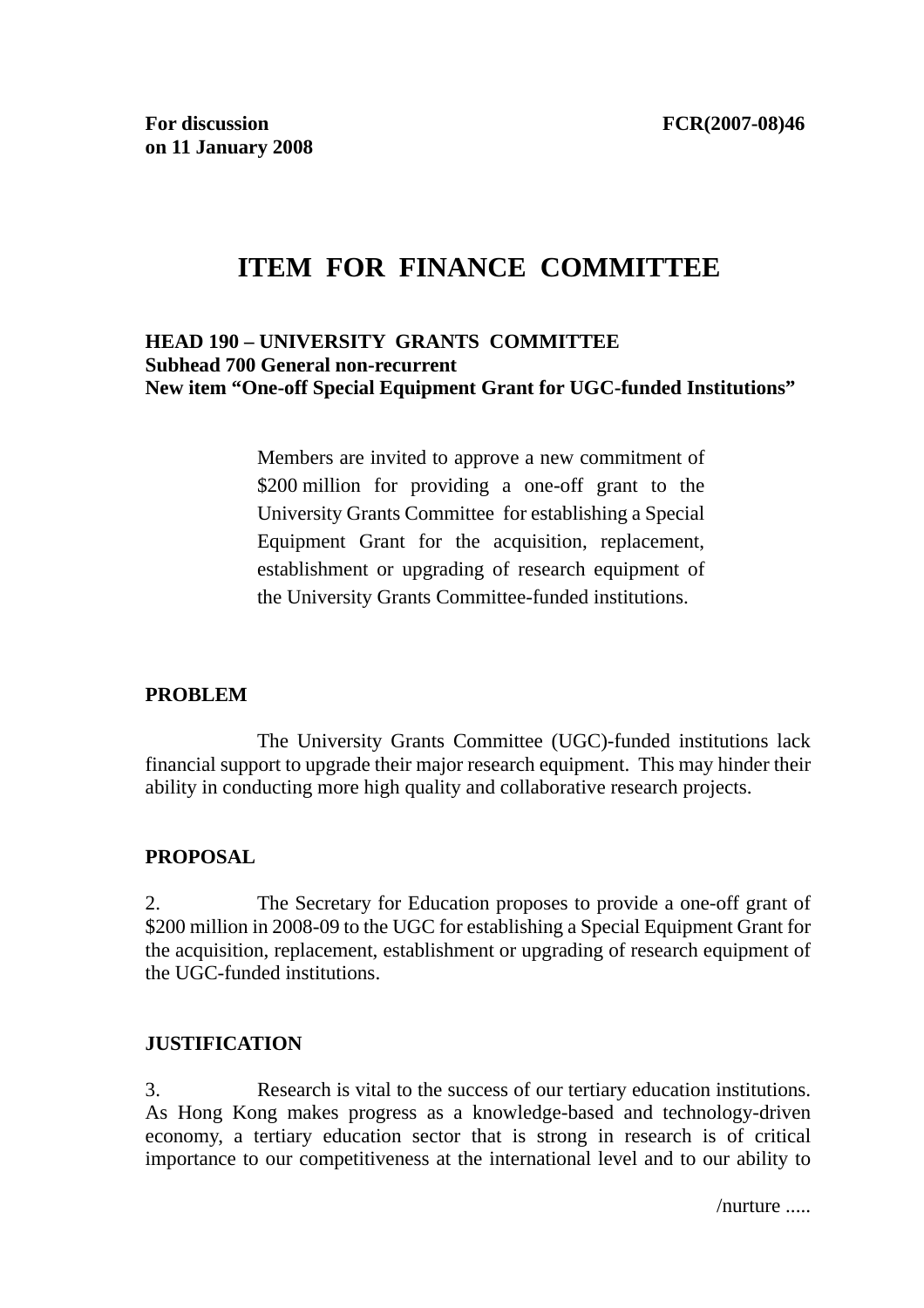nurture and develop our talent pool. The Government is thus committed to developing a strong research culture in Hong Kong and fostering collaborative research at the highest international level through financing research activities and upgrading the research capacity of our tertiary institutions. Through the Research Grants Council (RGC) under UGC, public funding channelled to research activities each year amounted to over \$600 million.

4. At present, the UGC-funded institutions are free to deploy the recurrent grants provided by the Administration to acquire research equipment and facilities. RGC may also provide funding for the purchase of necessary equipment to support individual research projects. However, past experience suggests that the institutions tend to use the funding available to support research activities rather than to procure research equipment. This is particularly so when equipment of a high value is involved, as the sacrifice that the institutions will have to make in terms of spending in other priority areas, such as teaching or research activities, can be significant. UGC, RGC and the Administration therefore see merit in providing extra financial support on a one-off basis to the institutions for the acquisition, replacement, establishment or upgrading of research equipment having regard to the following factors –

- (a) a lot of research equipment of the UGC-funded institutions was acquired in the 1990s. With the rapid advancement in technology, such equipment, despite proper maintenance, has become out-dated and is not able to support latest research methodologies;
- (b) as we have already laid a solid foundation for research work in Hong Kong, our tertiary institutions are ready to conduct more research activities in other areas which require more sophisticated equipment; and
- (c) the number of academics in the UGC-funded sector will increase as we implement a four-year undergraduate programme under the new "3+3+4" academic structure. The increase in academic staff, not just in terms of numbers but also in terms of calibre, will enhance the research capacity of the institutions, and in turn lead to a higher demand for research equipment.

# **Operating Principles**

5. To further enhance the research capability of the UGC-funded institutions, the Administration proposes to provide a one-off grant of \$200 million to the UGC for the establishment of a Special Equipment Grant to enable the

/institutions .....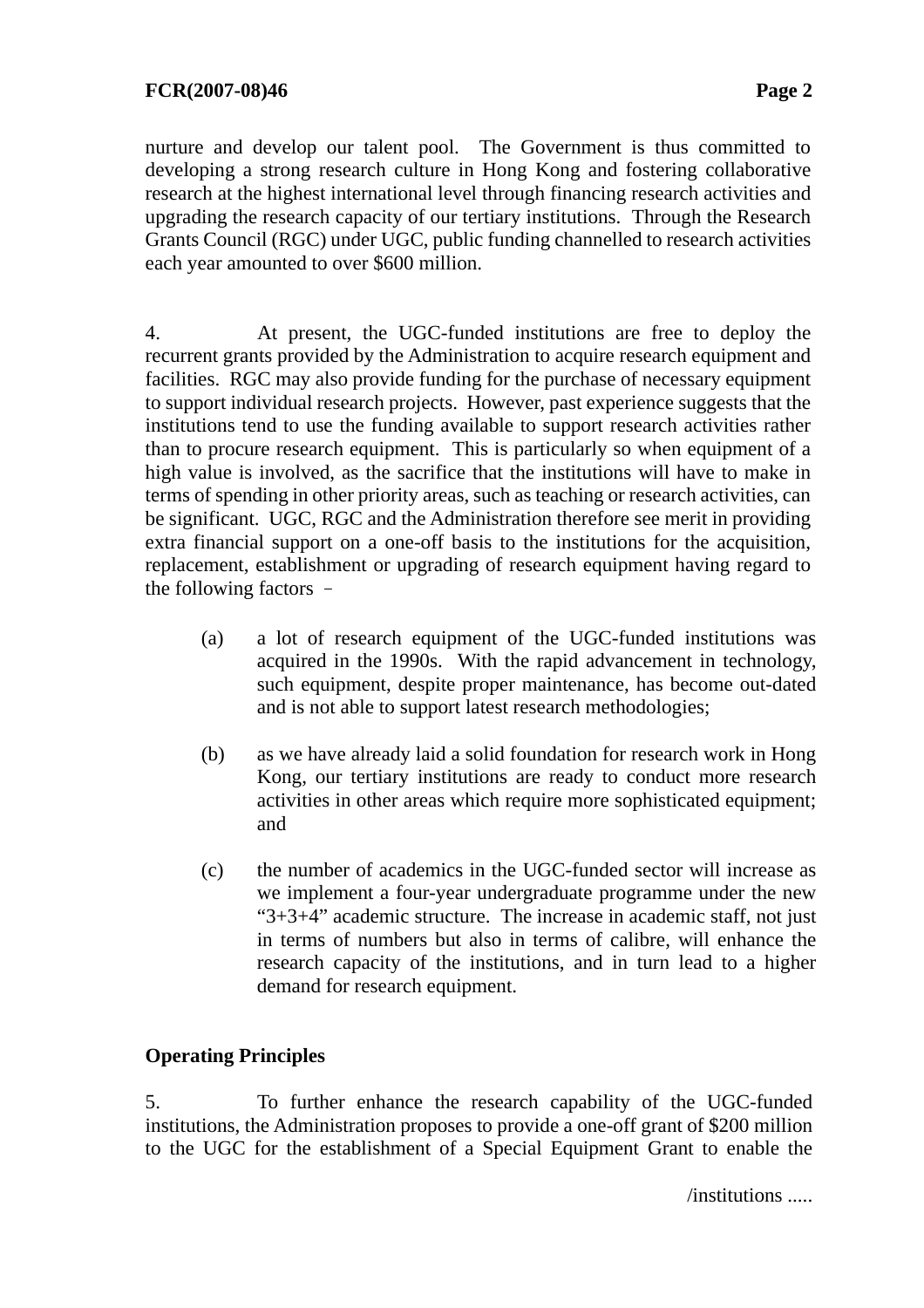$\overline{a}$ 

institutions to acquire, replace, establish or upgrade their research equipment. The UGC-funded institutions will be invited to submit proposals to RGC. All proposals will be assessed by academic experts under a peer review process to ensure that there is a genuine need for the equipment and that the research activities to be supported by the equipment are of a high standard. The broad operating principles for the Special Equipment Grant are as follows –

- (a) the Grant should support acquisition, replacement, establishment or upgrading of new and major research equipment / facilities which should primarily be used for publicly-funded research activities<sup>Note</sup>. Such equipment/facilities should be for communal or shared usage / collaborative research by multiple users within or across the institutions, and should exclude consumables, capital works, and recurrent expenditure;
- (b) the funding required for any single piece of equipment under each application should be at least \$2.5 million (including contributions from institutions as set out in (c) below) and each grant should be capped at a ceiling of \$10 million;
- (c) the institutions should contribute a minimum amount of 25% of the cost of the equipment;
- (d) each institution should be allowed to submit up to a total of ten proposals;
- (e) all requests for the Special Equipment Grant will be considered on their own merits;
- (f) whilst UGC will disburse funds to the institutions within the 2008-09 financial year, to allow time for procurement and payment, they will not be required to spend all such funds within this period. Instead, UGC will specify a period (say before the end of 2010-11 financial year) within which the institutions will have to spend all funds disbursed. Any unspent funds beyond that pre-defined period or provisions surplus to the actual requirements will be returned to the Government; and
- (g) the Special Equipment Grant will not cover any recurrent expenditure (including maintenance) that may have to be borne by the institutions in consequence.

/**The** .....

Note In case the equipment is used for non-publicly funded research activities, the institutions will levy overhead charges on such activities, so as to avoid cross-subsidisation of public resources to non-publicly funded activities.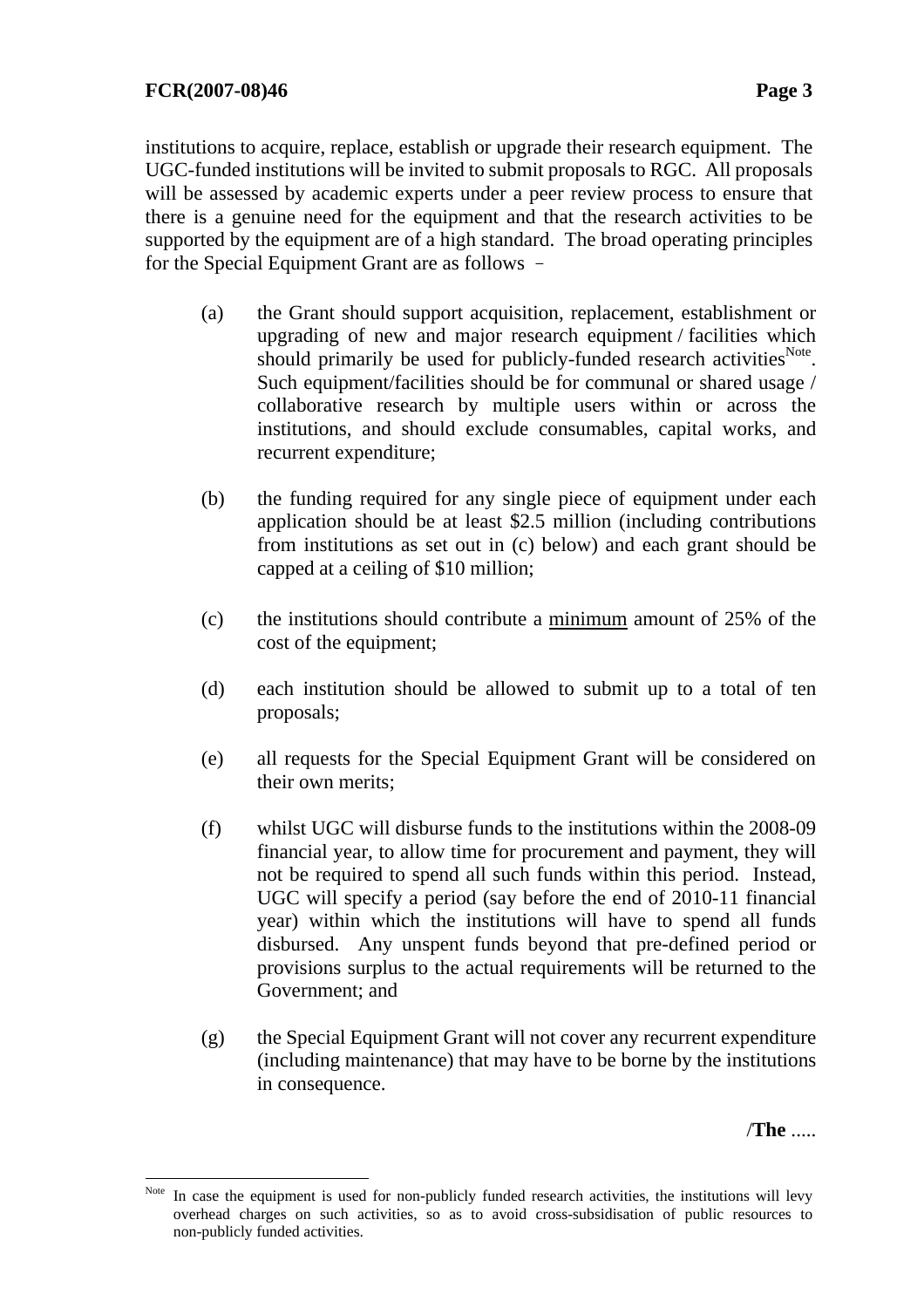#### **The Assessment**

6. The Special Equipment Grant will be open for application to all UGC-funded institutions. All applications will be assessed by peers based on their own academic merits under the same assessment procedure and criteria. To ensure effective use of public resources, uphold the principle of value for money, and promote research excellence, it is important for academic merits to prevail. Grants for equipment will only be approved if there is a demonstrated need for such equipment and that the research performed is of an internationally competitive quality. Such assessment basis is the international norm, which has been adopted by the RGC and widely accepted by the local research community. Many of the RGC external reviewers are renowned overseas academics of high achievement and familiar with research achievements of Hong Kong. This mechanism has served Hong Kong well and should be adopted to assess applications for the Grant.

7. Notwithstanding the above, in order to recognise that not all UGC-funded institutions are at the same stage of development, if the academic research merits of proposals are equal, the RGC will, when considering the final allocation of grant, give special/sympathetic consideration to an application if it comes from institutions which would otherwise receive no funding from the Grant.

# **FINANCIAL IMPLICATIONS**

8. The proposal involves the provision of a one-off grant of \$200 million for the establishment of a Special Equipment Grant by the UGC. The Government will earmark sufficient funds in the 2008-09 Draft Estimates for the proposal. The proposal does not have any recurrent financial implications for the Government. The institutions will have to meet all recurrent expenditure (including maintenance) that may arise in consequence using their recurrent grants, research funding from RGC or other sources of income. The Grant, if approved by the Finance Committee, will be placed under Head 190 University Grants Committee. The institutions will be required to account to the UGC and RGC for the proper use of the grants for their approved purposes.

# **IMPLEMENTATION TIMETABLE**

9. Subject to Members' approval, the Special Equipment Grant will be open for application thereafter.

**/PUBLIC** .....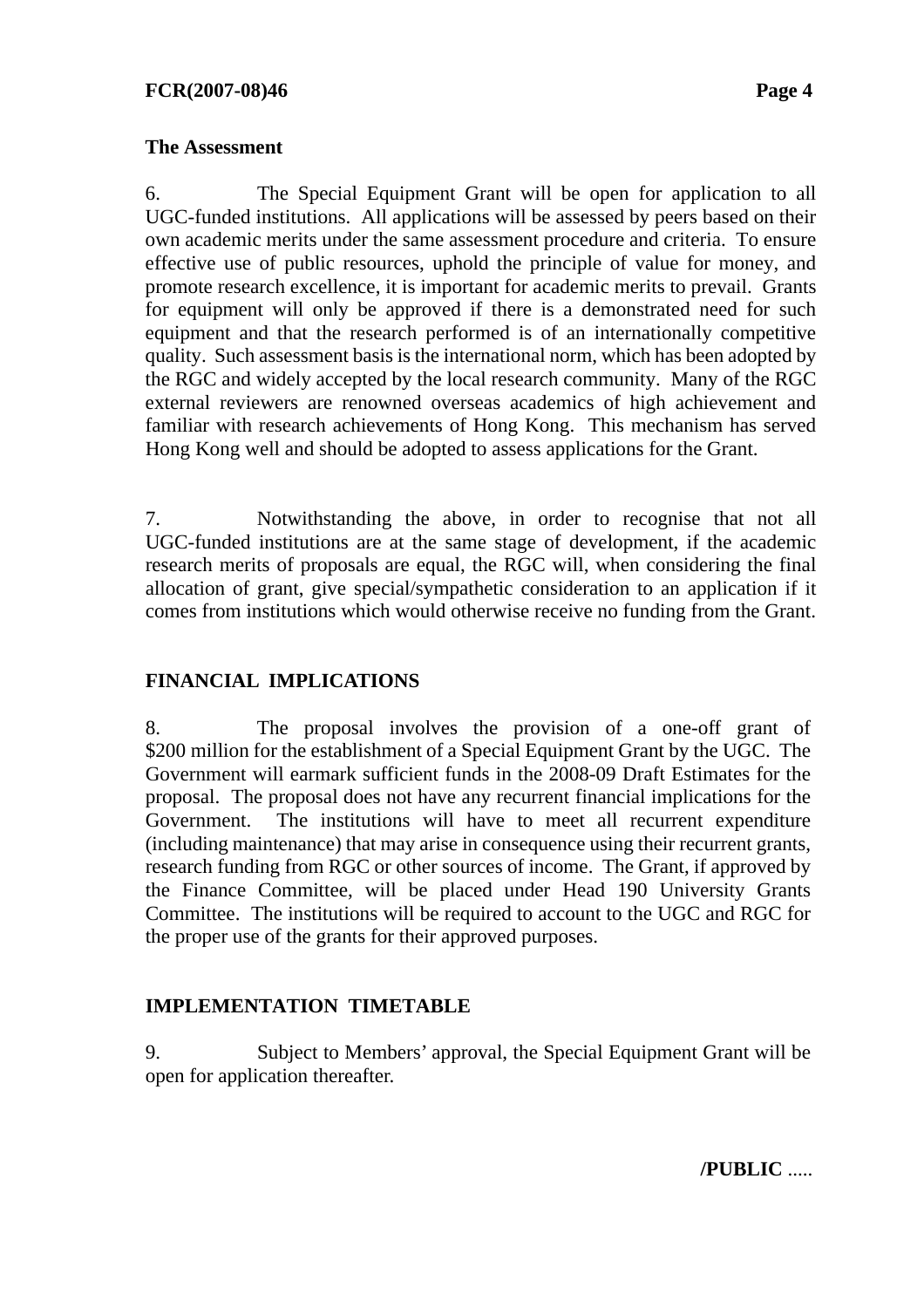# **PUBLIC CONSULTATION**

10. The UGC and RGC have discussed this proposal extensively and supported the setting up of this Special Equipment Grant. The Legislative Council Panel on Education was consulted on 10 December 2007 and Members supported the proposal. A Member requested a table comparing the total amount of public and private funding for research expressed as a percentage of the Gross Domestic Product of Hong Kong and other economies. The table is now attached at Enclosure. As regards another Member's concern that the Grant is potentially disadvantageous to some institutions, the UGC has addressed this concern as set out in paragraphs 6-7 above.

---------------------------------

Education Bureau January 2008

Encl.